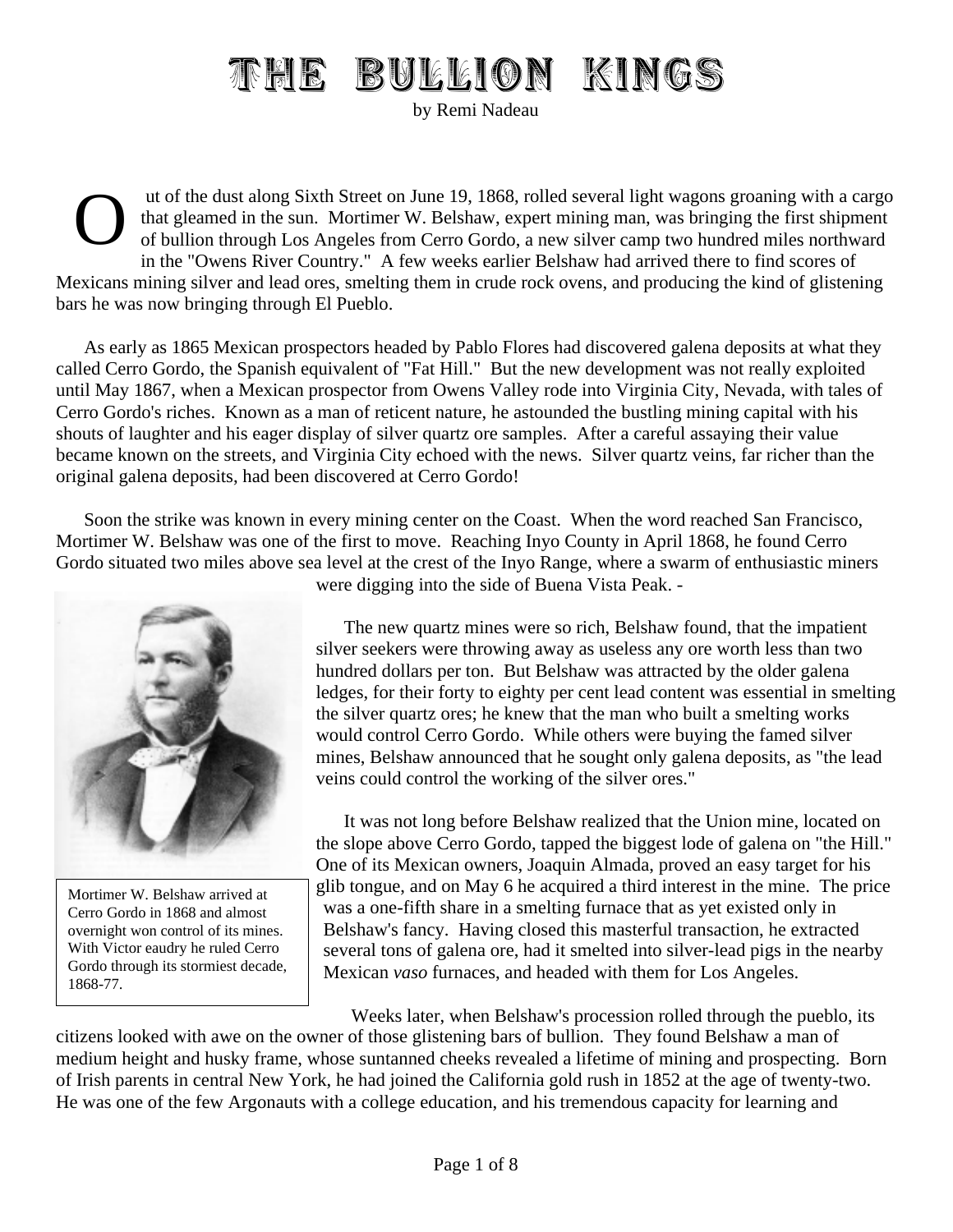knowing helped to make him also one of the few to succeed at mining. Although a man of quick and positive movements, he could work long and hard toward a single goal. For years he labored to save a modest fortune, then made a hasty trip eastward to bring Jane Oxner, a home-town sweetheart, back to California as his bride.

More than anything else Belshaw was an individualist, a man who made bold steps while those around him faltered. In 1862 he left California, hurried to the mines of Sinaloa, Mexico, and returned two years later a master in the working of silver ores. Later, when word had reached him of the Inyo strike, he had left his family in San Francisco and headed for Owens River to test his new silver knowledge.

With him now in the streets of Los Angeles was his partner, Abner B. Elder, a native of western Ohio, a veteran of the Civil War, and another graduate of the silver mines of Mexico. Together they were now bound for San Francisco, where they hoped to raise capital to exploit the riches they had found at Cerro Gordo. From Los Angeles they headed their silver-laden wagons southward for San Pedro Harbor, where they boarded the side-wheel steamer, *Orizaba*.

Angelenos watched their passing and took new interest in the "Owens River Country." Silver mines were not new to Californians, who bad seen the largest mining town in the nation develop at Virginia City, had seen its silver output give renewed vigor to their own state at a time when the gold placers were failing. All California, from store clerks to bank executives, seemed absorbed in the fluctuation of Comstock mining securities, or ready to answer the call of every new silver strike in Nevada. Even experienced prospectors, aware that Mexico's mines had been producing silver for three hundred years, assumed that a great silver belt existed between them and the newly discovered Comstock. Throughout the 1860s they had combed the desert, over-looking valuable gold croppings in their feverish search for silver. When Cerro Gordo appeared as another link in the traditional belt, Los Angeles contributed its share of rainbow hunters who were off for Owens River. Belshaw and his caravan had arrived at a timely moment, bringing solid proof of Cerro Gordo's wealth.

When he arrived in San Francisco, Belshaw made his way to 420 Front Street where, if he knew his man, the necessary funds would be forthcoming. Egbert Judson, president of the California Paper Company, had come to San Francisco in 1852, a gold-struck Englishman just past his thirties. Generous but shrewd, absorbed already in mining ventures throughout the Mother Lode, he now listened with interest to Belshaw's tale and agreed to finance his enterprise. Together they formed the Union Mining Company, with A. B. Elder as a lesser partner. Without delay Belshaw and Elder returned to Owens Valley to commence operations.

•

Belshaw's first problem was to bring in heavy machinery for his furnace. Throughout July he and Elder were grading a wagon road up the rugged eight-mile ascent from Owens Lake. The route was so winding that Cerro Gordans joked of having to be drunk to drive it, and so steep that motorists who visit the ghost town today find their engines boiling halfway to the top. In the narrowest passage Belshaw and Elder set up their toll gate and began collecting a dollar for every two-horse wagon entering Cerro Gordo, and a quarter for each horse and rider. Their control of the silver treasure had already begun.

Strange-looking machinery was soon swaying up the tortuous grade by jerk-line mule team for Belshaw's furnace, whose red brick foundation was taking shape above camp near the Union mine. Belshaw had planned a smelter to produce four tons of bullion per day, an unheard-of output by the lead-smelting process. Such an unwieldy ore charge could not be uniformly heated by existing means, and Belshaw found he must break new trail in furnace technique. At length he invented the "Belshaw water jacket" - a great boilerlike cylinder,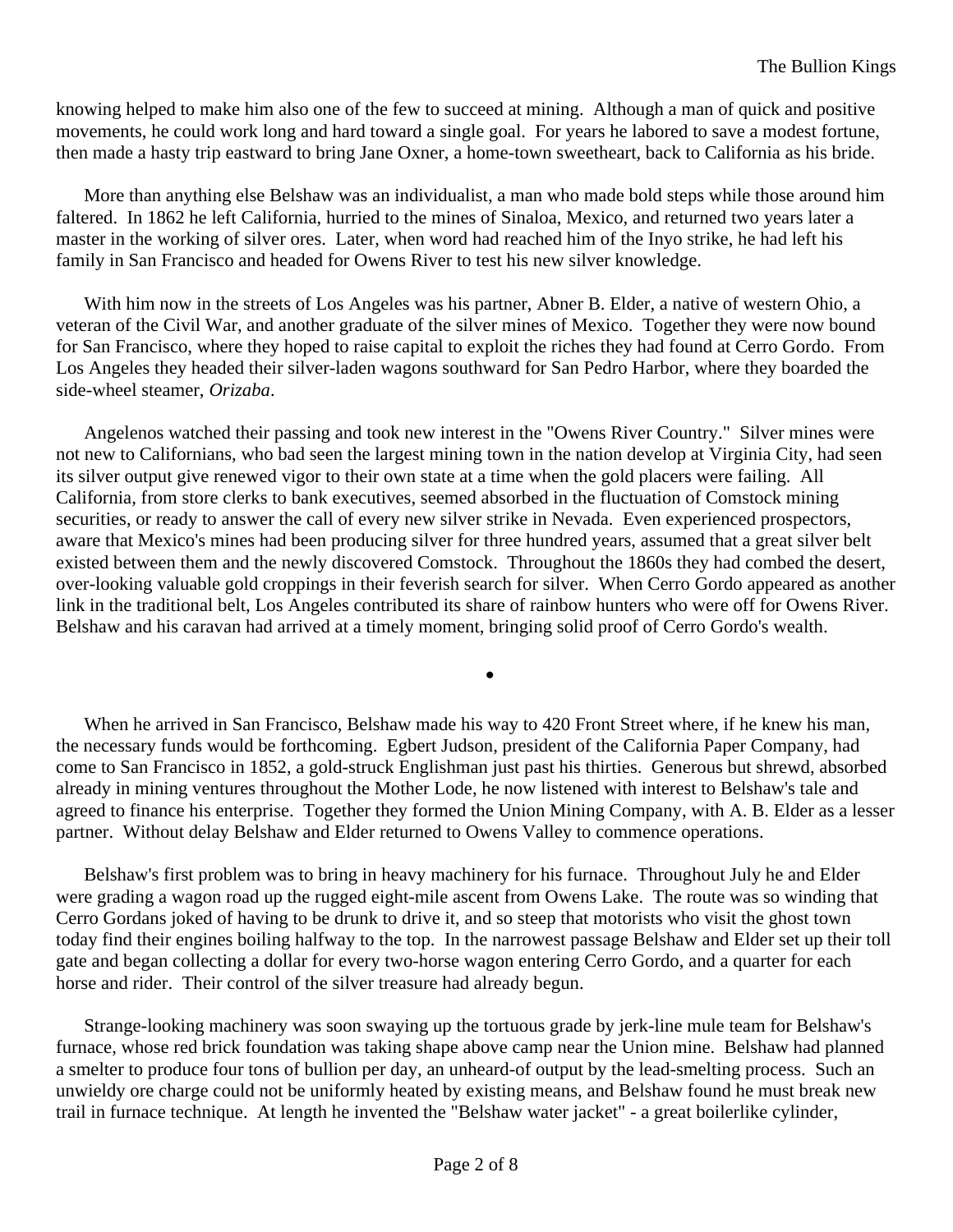double-walled with scalding water surging between, and lined on the inside with a new fire-resisting clay found only a hundred yards below camp.

In September 1868 Belshaw fired up his blast furnace, charged his mammoth water jacket with ore and charcoal, and began producing silver-lead "base" bullion at a faster rate than the United States had ever known. Working under A. B. Elder as chief smelter, the furnacemen kept the fire roaring round the clock for months at a time. Under the withering heat the ores melted and the heavier lead and silver elements settled to the bottom to be tapped and run off into molds. The capacity soon rose to 120 bars a day, each one eighteen inches long, shaped like a loaf of bread, and marked with the name "Union." Their weight averaged eighty-five pounds, their value from twenty to thirty-five dollars.

Belshaw began regular shipments on December 1, 1868, sending his bullion to San Francisco by a roundabout wagon and boat trip through Los Angeles. Freighters with eight-mule teams loaded at Cerro Gordo for sixty dollars per ton, lurching down Belshaw's toll road with brake blocks burning, wallowing across the sandy Mojave, doubling trips over rugged San Fernando Pass with half loads, and rolling into San Pedro from three weeks to a month later. Under consignment by the John J. Tomlinson forwarding house, the metal was transferred to the steamer *Orizaba*, which carried fifteen tons per trip and unloaded its cargo three days later at the San Francisco wharves. Here it was delivered to the smelting works of Thomas H. Selby, one of San Francisco's earliest hardware merchants. Since 1865 he had operated a shot tower with lead brought from Europe; he now built a refinery to extract the lead from Cerro Gordo's base bullion and delivered the silver content to the local United States mint. What surplus metal his works could not handle he bought and shipped via Cape Horn to the smelters of Swansea, Wales.

Under the energy of W. Belshaw, Cerro Gordo was bursting with activity by the end of 1868. By an increase in miners' wages to attract new labor, Belshaw had made Cerro Gordo a "four-dollar camp," traditional mark of a full-fledged silver town. During the fall its population had jumped from two hundred to seven hundred, and by the spring of '69, as one resident reported, "roads are being constructed, town lots staked off, buildings going up, shafts sunk," and Belshaw's furnace "turning out the bullion faster than it can be carried away."

•

The camp's main street was filled with grizzled sourdoughs and fast-talking promoters, merchants and vagabonds, men who had turned up at every new camp from Coloma to Austin. Here in the rude street on Buena Vista Mountain they were hailing old comrades, clasping the hands of arriving rainbow hunters.

Cerro Gordo's rise as a roaring silver camp brought red-painted stagecoaches to her streets by July 1870. A weekly four-horse line began carrying passengers down the tortuous "Yellow Grade," around the lake, and through the adobe village of Lone Pine. Its terminus was Independence, county seat of Inyo, which was connected by stage with the Central Pacific Railroad in Nevada. Traffic was so heavy that a year later Owens Valley was served by a semi-weekly stage from Nevada, a tri-weekly from San Francisco via Walker Pass, and a weekly from Los Angeles across the Mojave Desert through Willow Springs and Little Lake. Between the valley and Cerro Gordo two competing stages were carrying full loads every day.

Greatest traffic into camp, however, was the brigade of pack burros constantly parading down the slopes along switchback trails, bringing ore and charcoal to Belshaw's smelter, or water from nearby springs to supply restaurants, stables, and the steam engine that fanned the furnace. Over the divide on the east slope of the Inyo Range the black pits of the charcoal burners scarred the earth. The wind-swept summits, denuded of trees,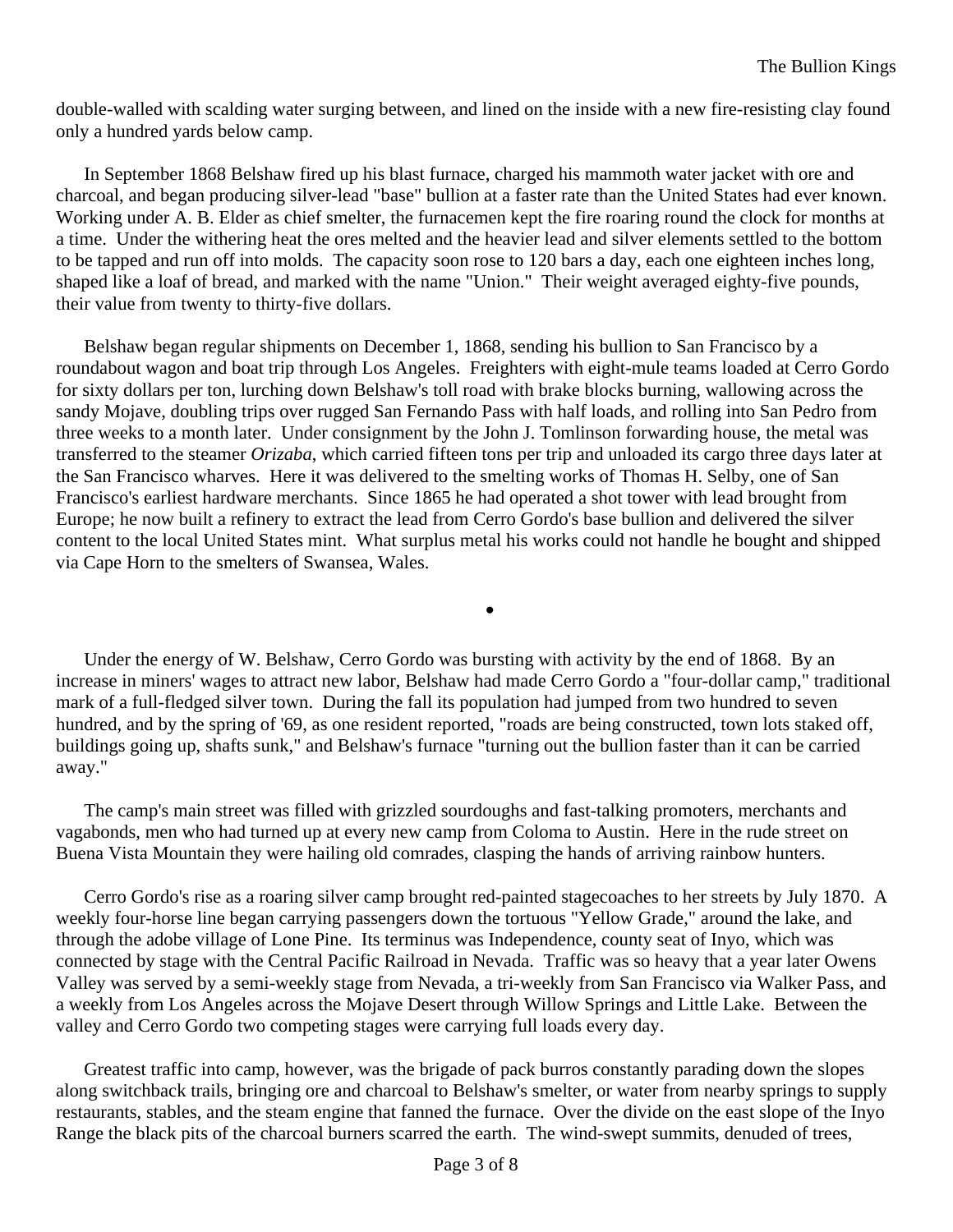resembled great pincushions where the pinon stumps remained. Farther down the canyons stretched the burro trails in search of Digger pines and junipers for the mine timbers and furnace coal.

Deep within Buena Vista's bowels an army of miners toiled by candlelight with pick and blasting powder, working in shifts to extract the ore twenty-four hours a day. By tubs and pulleys they hoisted the precious rock to the heads of shafts, or trundled it to the mouths of tunnels by iron carts running on miniature rails.

Dominating the entire system was Belshaw's furnace. By day its smoke clouds darkened the sky and filled the street with black cinders; by night its vermilion flame cast a glow over the town and lighted the miners across the divide at the changing of the shifts.

By 1870 sturdy frame buildings, with canopy-covered porches or high false fronts, were taking the place of rock-and-canvas shacks along the main street. Several general stores, saloons, restaurants, blacksmith and other shops, doctors', lawyers', and assayers' offices were erected, and more were rising as fast as lumber and shingles could arrive by mule team from sawmills at Big Pine and Bishop Creek. Other cabins and shops were springing up in the nearby "suburbs" of Belmont, on the east side of Buena Vista Peak, and Lower Town, on the Yellow Grade a mile below Cerro Gordo. On either side of town the mountainsides were dotted with the rock or board shanties of the miners, some of them "half house and half gopher holes," roofed with canvas and stuck to the slopes with rough adobe. Scattered among them were the ovenlike Mexican furnaces, and the ore diggings that pocked the hillside till it looked like a prairie-dog town.

Centers of activity, of course, were the polished bars and green felt tables of Cerro Gordo's several saloons. All were well patronized, but it was in the Cosmopolitan, with its two billiard tables hauled up the grade by straining mule teams, that the laughter was loudest and the smoke hung heaviest. Behind its swinging doors political caucuses and miners' meetings were held, prospecting expeditions made up, and the latest silver strike celebrated.

But too often the merrymaking was cut to silence by the crack of a revolver, for Cerro Gordo was a "wideopen camp" with only a semblance of law. Its wealth and vitality drew the outcasts of Nevada's toughest towns, who settled their differences by the pistol and forced other citizens to wear arms for protection. Even the redshirted miners and heavy-booted teamsters, when inflamed with "Forty-rod" whisky, resorted too readily to the weapon at their sides. For the Inyo Independent, the weekly newspaper published in Owens Valley, the frequent affrays on the Hill were an inexhaustible source of news. Shootings became so commonplace in Cerro Gordo's streets that a fledgling doctor, arriving in March 1871, left town the same night without his baggage. Buttonholing the first man he met down the Yellow Grade, he willingly poured forth his story.

"My friend, I came here to buy a stock of drugs and practice medicine, but damn me if I want an interest in a shooting gallery!"

It was the combination of wine and women, however, that made Cerro Gordo's two dance halls the principal scenes of gunplay. Every night the boys gathered at the houses of Lola Travis and Maggie Moore, situated at opposite ends of town, where dance floors vibrated to the stomp of hobnailed boots and the jig time of the harp and fiddle. They had become such a lawless influence by the fall of 1871 that the more civic-minded citizens of Cerro Gordo were seeking a means of attracting the boys away from the dance halls. The honest miner, thought these reformers, must be induced to give up those revelous nights with the painted girls at Lola Travis's and Maggie Moore's. The quick time of the harp and fiddle must be abandoned for more cultural, highminded pursuits.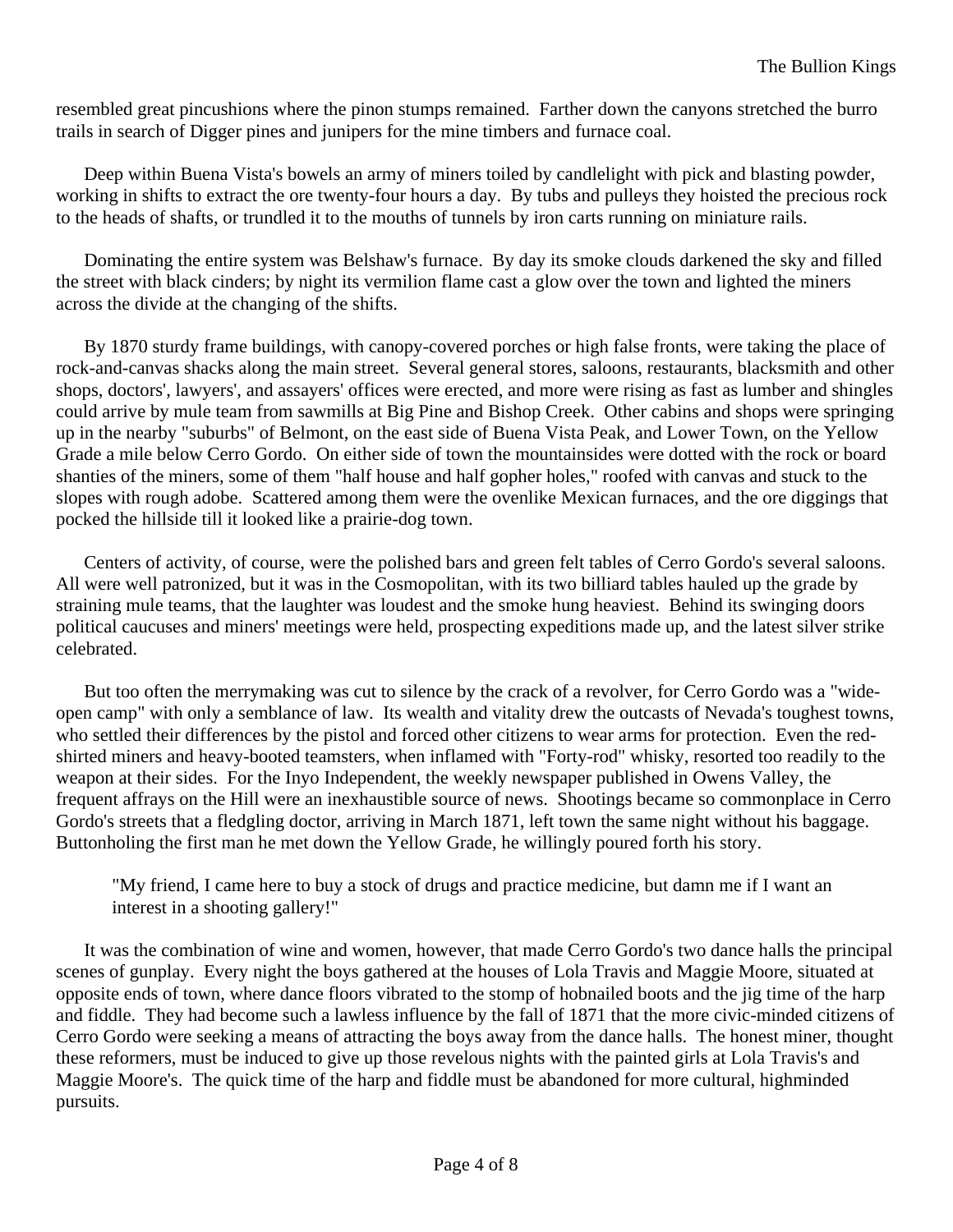In consequence the Cerro Gordo Social Union, a literary and debating club, was founded early in November 1871. The largest - indeed the only - hall in town was taken over for the meetings, and the novelty of the pastime captured the camp's exuberant heart. Week after week the boys flocked to the debates, the girls found their floors deserted, and the club's founders congratulated themselves on their uplifting efforts.

Enthusiasm swelled when a full house listened one night to a heated political wrangle. The champion orator of the camp was holding the boys in silence with his eloquent phrases - "vile machinations," "secret intrigues," "crawling reptiles" - when abruptly he stopped to take a breath. In that moment the seductive strains of the harp and violin drifted in the windows from Lola's place, reviving memories of former festive evenings.

Without ceremony, as though under a spell, the boys rose simultaneously and made for the door. Up to Lola's hall they tramped, while the breathless speaker stared at empty benches. Only the club's faithful secretary, suffering from a lame foot, remained in his place. A cruel blow, one which it could not survive, had been dealt the Cerro Gordo Social Union. Hilarity returned to the dance halls, and the camp grew more turbulent than ever.

Beginning in September 1870, Cerro Gordo's bullion output was increased to nine tons per day, when a new smelter, modeled after Belshaw's, was fired up at the lower end of town. Its owner was Victor Beaudry, a French Canadian and a forty-niner, a man of short stature and long mustache, whose natty, well-tailored suits made him a "dandy" in the midst of Cerro Gordo's uncouth miners. He had been a merchant in San Francisco and Nicaragua, a gold miner at the San Gabriel placers near Los Angeles, and a sutler with the First U. S. In fantry regiment during the Civil War.

•

After Fort Independence was established in Owens Valley to settle its Indian troubles, Beaudry's old friendship with officers of the garrison brought him to Independence to open a store in 1865. He started another at Cerro Gordo the following year, and in accordance with the callous business customs of the day, began extending liberal credit to local Mexicans and acquiring valuable mining property through attachments on the unpaid debts. By May 1868, when Belshaw and Elder were buying a share in the Union, he owned a half interest in the same mine. In mid-August he fired up his own furnace; though of smaller capacity, it was producing base bullion a month earlier than Belshaw's.

But rather than create a costly rivalry, the Frenchman and the Irishman joined hands to monopolize Cerro Gordo's ore-smelting business. By the time Beaudry had erected his enlarged furnace two years later, Belshaw had bought out both A. B. Elder and Joaquin Almada, the Mexican who held a fifth interest in his smelter. Together the two "bullion kings" settled down to share Cerro Gordo's riches with no one save their San Francisco partner, Egbert Judson.

But already Belshaw and Beaudry had found their silver-lead bars piling up around the smelters while the wagons lagged farther behind the output. They needed a responsible freighter to haul the bullion on contract. Probably as early as December of '68 Remi Nadeau, owner of a string of ten-mule teams, agreed to deliver Cerro Gordo's output to San Pedro Harbor.

Like Beaudry, Nadeau was a French Canadian, chunky and heavy-bearded, with a quickness of speech and an inexhaustible physical energy. Born fifty years before near the city of Quebec, Canada, he had emigrated first to New Hampshire, then to Minnesota, and in 1861 reached Los Angeles, driving an ox team. Victor's brother, Prudent Beaudry, had lent him the six hundred dollars with which he founded his teaming business.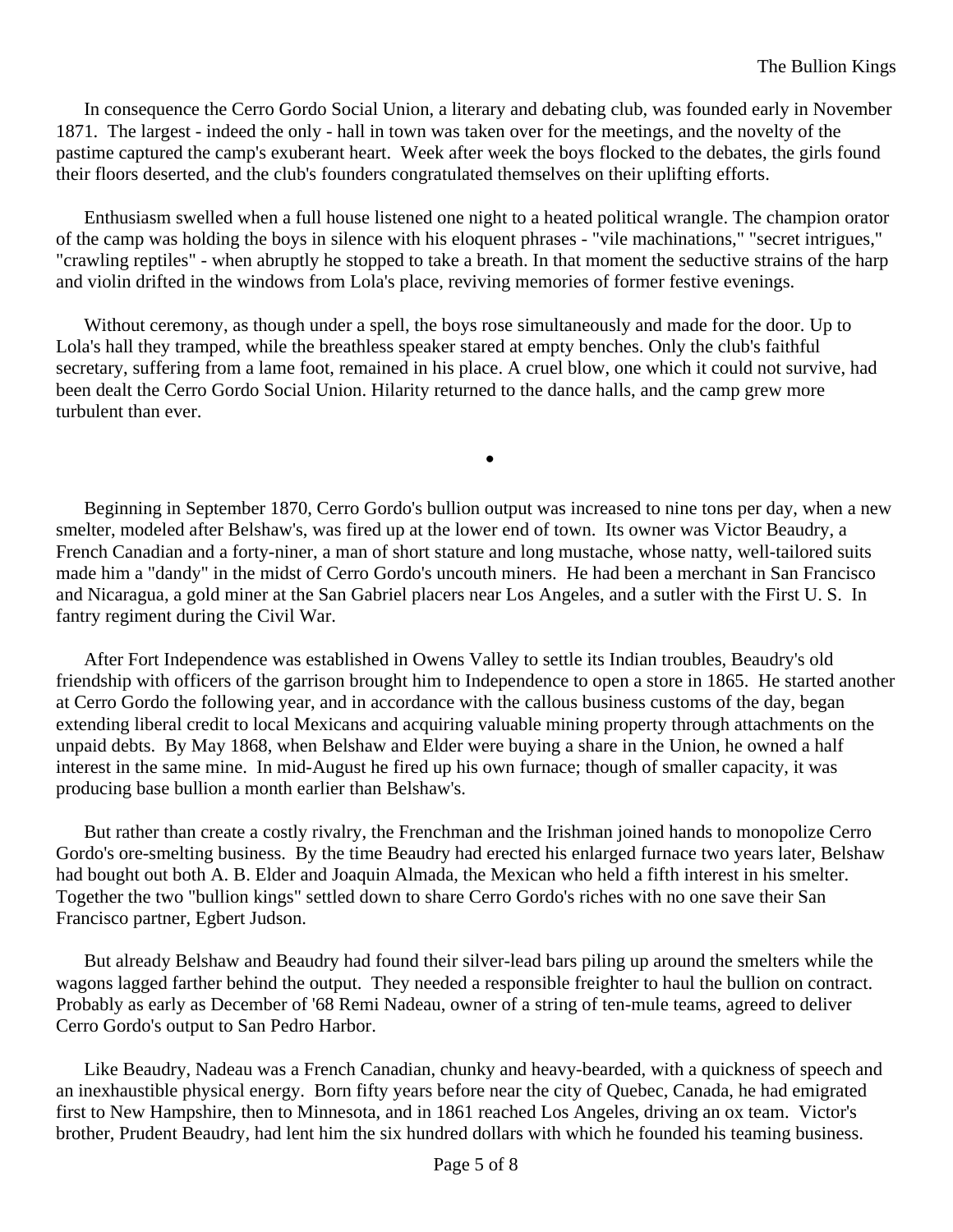After building up a stock of wagons and mules in the commerce of Northern California, Nadeau returned to Los Angeles in 1866 and opened competition with Phineas Banning in the Salt Lake and Kern River trade. Rivalry was so bitter that when Nadeau's wife and family arrived by steamer at San Pedro in 1867 he met them with a hired boat rather than have them carried shoreward by Banning's lighter.

With characteristic vigor Nadeau entered the Cerro Gordo trade. His teams were already falling behind production, however, when Beaudry's improved furnace started in 1870. He increased his outlay to thirty-two teams, most of them with twelve mules and two wagons, and agreed to haul an unheard-of 130 tons a month. But the figure was still only half the capacity of the furnaces, and Belshaw and Beaudry found their camp frustrated by isolation. They had made themselves masters of Cerro Gordo, the bullion kings of Southern California, but the bars of lead and silver were piling up on the mountainside instead of at the refinery in San Francisco.



A twenty-two mule team hauls hay to early mining regions of Jojave Desert. On desolate a stretch show here, mules pulled their own water wagons. Rigs piled this high were apt to be blown over in windstorms.

It was little wonder, however, that Nadeau's teams had trouble over the two-hundred-mile road to Los Angeles. Starting with the eight-mile descent down the toll road from Cerro Gordo, wheels were chained in place and several spans of mules were tied behind out of harm's way in case the wagons lurched out of control. The teams reached Owens Lake near what is now Keeler and followed its shore line to the adobe village of Lone Pine. They then rolled southward, between the Sierras and the lake, whose sparkling waters at that time stretched twenty miles to the southern end of Owens Valley. Along its shores the teamsters could bathe and wash their clothes in the lathery brine, provided a supply of pure rinse water was handy. Two days' drive below the lake took the caravans past Haiwee Meadows Station to the rock-walled outpost at Little Lake, another alkaline body originally designated "Little Owens Lake." Dropping into the Mojave Desert, they traveled to the west of the modern highway in order to camp near the streams of water in Sand and Grapevine canyons. At the board-and-shingle stations at Indian Wells and Coyote Holes the teamsters watered and fed their mules.

Leaving the shadow of the gray Sierras, they toiled onward for the spring at Red Rock Canyon, where the sandstone cliffs were washed with bright red and white contrasts and sculptured by wind and rain into the weird figures of a giant toadstool or a huge wax-dripped candle, or the finely chiseled walls of a Gothic cathedral. But through this canyon the teams were doubled in strings of twenty mules while the wagon wheels sank to the hubs and the brake blocks dragged the sand. Southward lay a three-day, thirty-eight-mile stretch of waterless, sandrutted road, always the most dreaded portion of the trip. But at the end stood Willow Springs, an adobe tavern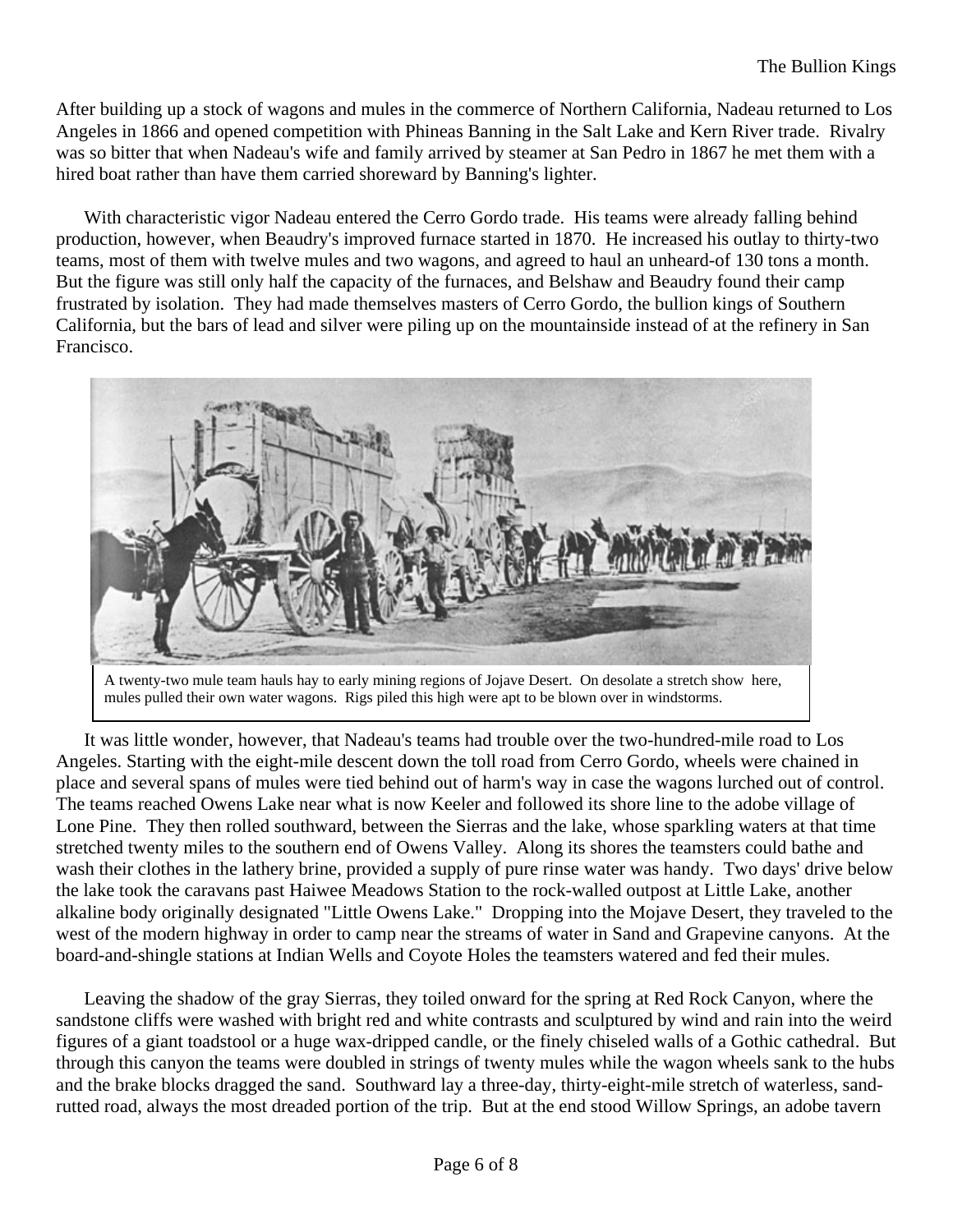eleven miles east of the present Rosamond, where the Cerro Gordo teamsters met about their campfires and broke the stillness of the desert nights with their boisterous songs.

Then on they pushed through forests of spiny Joshua trees, and in springtime among fields of orange poppies and purple lupine, frightening beards of antelope that bounded gracefully across the desert. After twenty-eight miles the mules dipped their heads in the pond at Barrel Springs. At their backs stood the conquered Mojave, before them the brush-covered Soledad Pass.

Along the dry river bed of Soledad Canyon, marked only by a sleepy, one-saloon mining camp, wheels crunched through deep sand that closed over the rims and half buried the turning spokes. At length, swinging southward opposite the mouth of San Francisquito Canyon, the teams pulled up to the stage stop and tavern at Lyon's Station.

Here the teamsters, traveling in twos and fours, unhitched one set of wagons and doubled their teams for the grueling climb over San Fernando or Fremont Pass. Upward they lurched, the chock blocks dragging after each right hind wheel, ready to hold the wagon when the mules lost momentum and stopped for a breath. Over this grade the stage passengers got out and walked - and sometimes pushed. At the summit a deep cut had been carved in the late 1850s for the Butterfield stages; by 1870 the traffic was so heavy that a sprinkling cart was employed to patrol the narrow slit and dampen the dust.

Down the south slope creaked the wagons, rolling into San Fernando Valley and stopping at Lopez Station, now under water near the dam of the San Fernando Reservoir. Across the barren valley they crawled, stopping at the Eight Mile House, a station near the summit of Cahuenga Pass, and swinging into Los Angeles along Sixth Street. Then with lead bells jingling, wood and leather creaking, blacksnake popping, mule skinner shouting and cursing, mules snorting and coughing, Nadeau's teams turned up Spring Street and raised dust through the business district. At the Commercial Street platform of the railroad depot they unloaded their cargoes, repairing then to Los Angeles Street's wholesale houses to be loaded with return merchandise. Bales of hay, casks of wine, sacks of potatoes - everything from a frying pan to a crate of live chickens - headed for Owens Valley behind Nadeau's teams.

Indeed, the simultaneous arrival of the land boom and the Inyo trade bad brought a sudden prosperity to Los Angeles. The farmers swarming into Southern California found a ready-made market for their surplus produce in the high-sided wagons bound for the silver mines of Inyo. Los Angeles was in the best position to supply that region with life's necessities. Most important item, however, was the feed bill for the 500-odd freight mules which hauled the silver bullion. Remi Nadeau and the other teamsters were buying Los Angeles County's entire surplus feed crop, thus establishing barley as one of its staple products. No longer were Los Angeles farmers saddled with the hauling charges and middlemen's fees that characterized export to the San Francisco market.

•

By 1870 silver bullion was a common sight in El Pueblo. Specimens of Cerro Gordo silver ore and bars of base metal were displayed at the Bella Union Hotel, in the News office, in the local bank, at blacksmith shops and jewelry stores up and down Main and Spring streets. Like Sacramento in '49, Los Angeles was now a bustling mining center. Scarcely a citizen but could give detailed information on matters in far-off Cerro Gordo. The camp's fame, in fact, had inspired an army of prospectors to comb the local Soledad and San Gabriel mountains, making El Pueblo their base of operations. On its street corners "quartz talk" could be heard